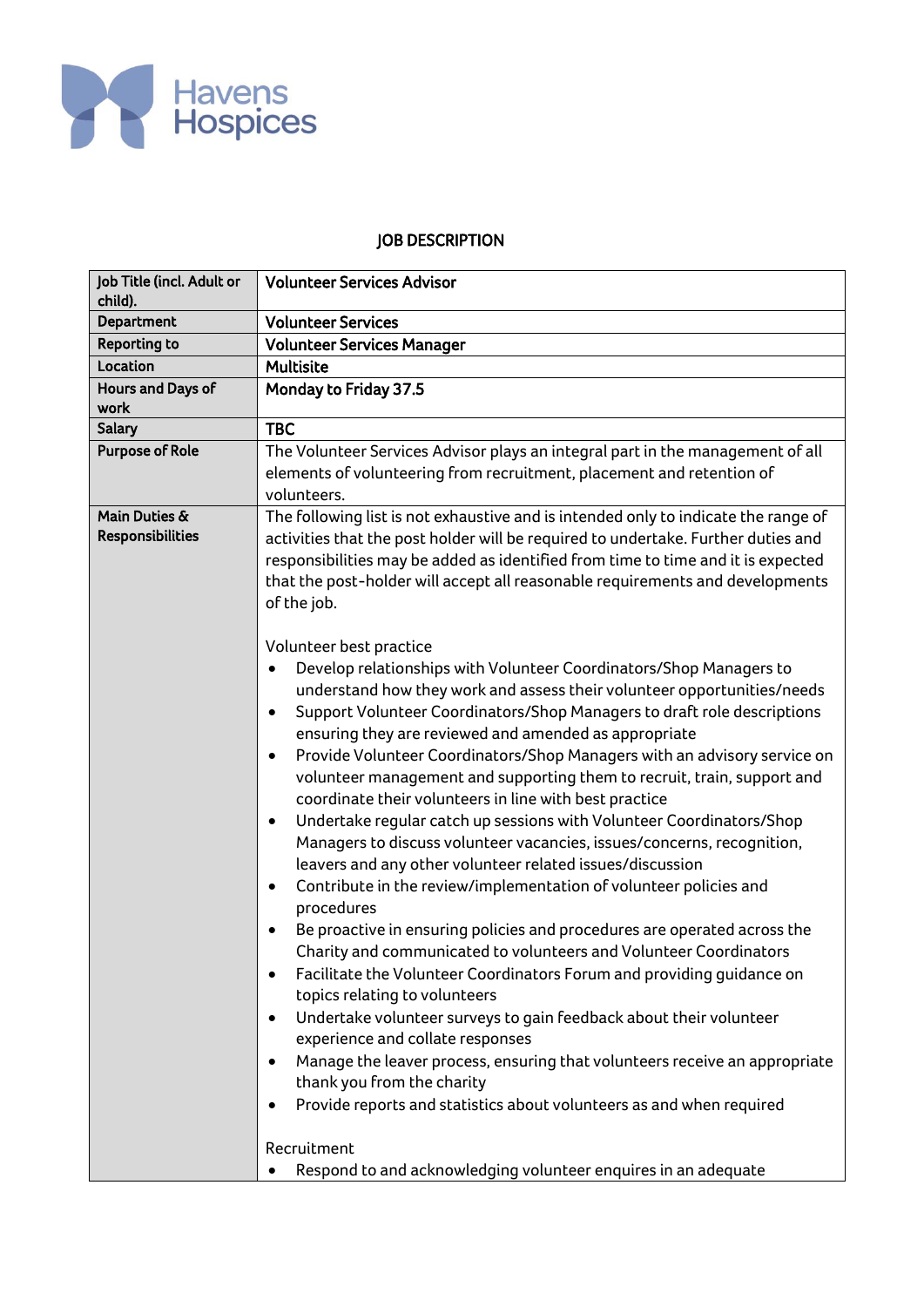| timeframe                                                                                                                   |
|-----------------------------------------------------------------------------------------------------------------------------|
| Carry out informal interviews with potential volunteers, ensuring they are<br>$\bullet$                                     |
| suitable matched to an appropriate volunteer role                                                                           |
| Liaise with Volunteer Coordinators/Shop Managers with details of potential<br>$\bullet$                                     |
| volunteers that have been interviewed                                                                                       |
| Overview the referral process ensuring the Volunteer Coordinator/Shop<br>$\bullet$                                          |
| Manager makes contact within an agreed timeframe                                                                            |
| Manage the recruitment administration process including ID checks,<br>$\bullet$                                             |
| recruitment paperwork, DBS applications (if applicable) reference checks                                                    |
| and authorising new user request forms<br>Facilitate the Corporate Induction session for new volunteers<br>٠                |
|                                                                                                                             |
| Promotion of volunteering                                                                                                   |
| Manage recruitment campaigns to promote and raise awareness about<br>$\bullet$                                              |
| volunteering                                                                                                                |
| Design promotional material ensuring that it reflects the diversity of roles<br>$\bullet$                                   |
| and volunteers                                                                                                              |
| Attend recruitment fairs/events and identifying suitable places in the local<br>$\bullet$                                   |
| community to promote volunteering                                                                                           |
| Give talks in the local community to raise awareness of volunteering with<br>$\bullet$<br>the Charity                       |
| Advertise volunteer roles on a variety of platforms to reach a wide range of<br>$\bullet$                                   |
| audiences                                                                                                                   |
| Raise awareness of volunteering internally<br>٠                                                                             |
| Manage the Volunteer Social Media accounts<br>٠                                                                             |
|                                                                                                                             |
| Recognition                                                                                                                 |
| Coordinate volunteer recognition events such as the Long Service Awards,                                                    |
| Every One Of Us Awards and Volunteer Christmas Parties                                                                      |
| Celebrate volunteers' achievements and events i.e. Volunteers Week<br>$\bullet$                                             |
| Work with the Marketing Team to nominate volunteers for local and<br>national awards                                        |
|                                                                                                                             |
| Projects                                                                                                                    |
| Work on projects as and when required by the Volunteer Services Manager                                                     |
| Manage the Young Ambassador Project including working with teams to                                                         |
| identify suitable volunteer opportunities for young people, promoting the                                                   |
| project, undertaking interviews and ensuring they are recognised                                                            |
| Database                                                                                                                    |
| Ensure the volunteer database is kept up to date                                                                            |
| Carry out regular audits to ensure the database is kept up-to-date                                                          |
| Run reports from the database to provide statistics                                                                         |
|                                                                                                                             |
| <b>DBS</b>                                                                                                                  |
| Ensure the Charity maintains policies and procedures as required by the<br>٠<br><b>Disclosure and Barring Service (DBS)</b> |
|                                                                                                                             |
| Supervision and coordination of volunteers                                                                                  |
| Act as the Volunteer Coordinator for volunteers within the Volunteer                                                        |
| Services Team, ensuring they are recruited, trained, supported and                                                          |
| coordinated in accordance with Havens Hospices policies and procedures                                                      |
| Being responsible for ensuring that volunteers have a clearly defined task,                                                 |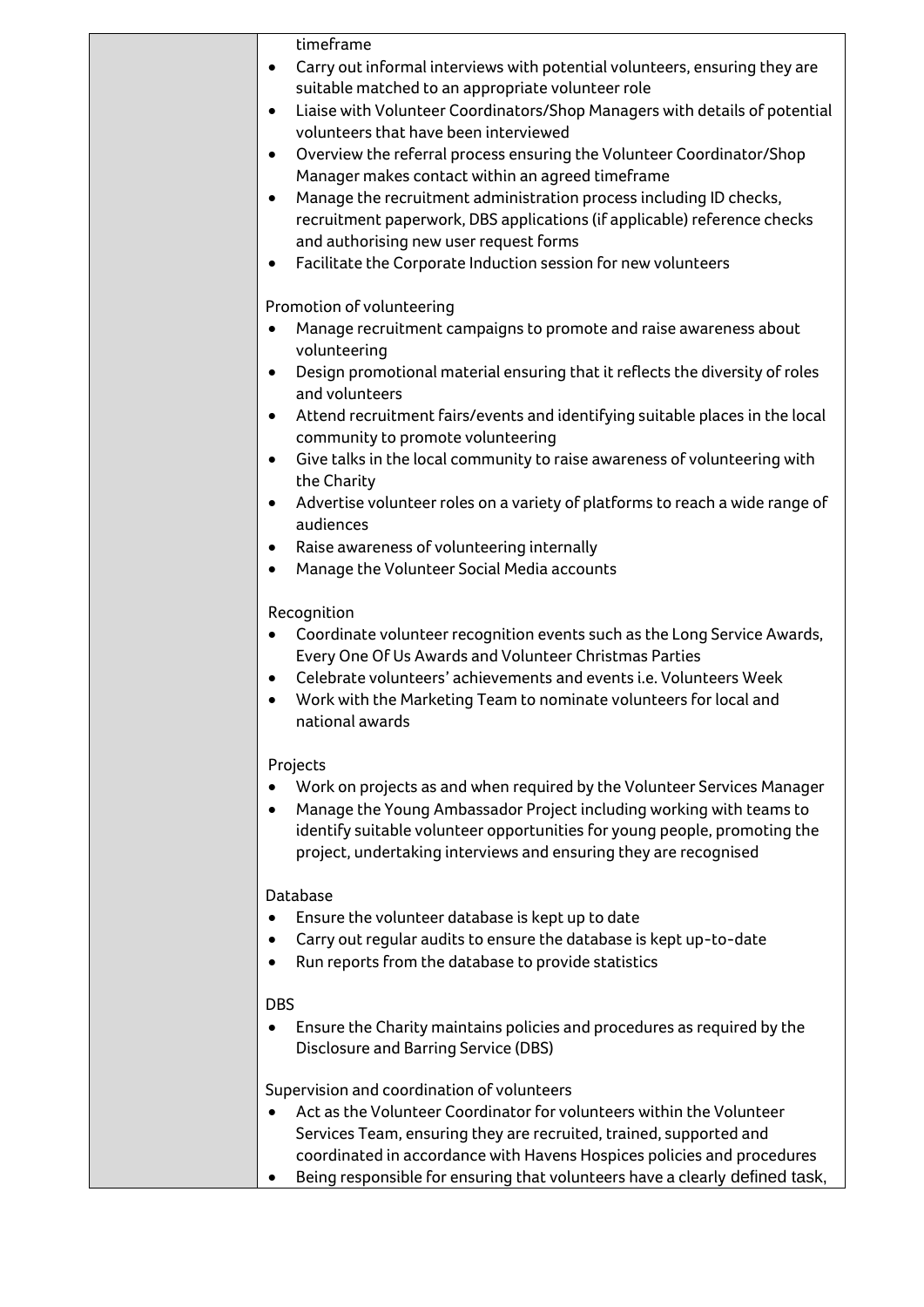|                                           | sufficient direction and work to do in the support of all team members                                                                                                                                                   |  |  |  |  |  |  |
|-------------------------------------------|--------------------------------------------------------------------------------------------------------------------------------------------------------------------------------------------------------------------------|--|--|--|--|--|--|
|                                           |                                                                                                                                                                                                                          |  |  |  |  |  |  |
|                                           | Team / Organisational Work                                                                                                                                                                                               |  |  |  |  |  |  |
|                                           | Help to ensure that the department is adequately staffed at all times,<br>$\bullet$<br>including days off, lunch breaks, and holidays in order to maintain levels of<br>service and ensure cover for own holiday periods |  |  |  |  |  |  |
|                                           | Foster a 'can do' culture by actively seeking solutions to problems<br>$\bullet$                                                                                                                                         |  |  |  |  |  |  |
|                                           | Foster a good working relationship with volunteers, all Trustees, Executive<br>$\bullet$                                                                                                                                 |  |  |  |  |  |  |
|                                           | and department staff with whom the job interacts                                                                                                                                                                         |  |  |  |  |  |  |
|                                           | Be flexible with regard to working hours where requested (evening and<br>$\bullet$<br>weekend work may be necessary)                                                                                                     |  |  |  |  |  |  |
|                                           | Maintain confidentiality regarding client information at all times<br>$\bullet$                                                                                                                                          |  |  |  |  |  |  |
|                                           | Represent the Volunteer Services Team on organisational groups or forums<br>$\bullet$<br>as and when required                                                                                                            |  |  |  |  |  |  |
|                                           | Be responsible for conforming to the policies and procedures as set out in<br>$\bullet$                                                                                                                                  |  |  |  |  |  |  |
|                                           | the staff handbook, including health & safety requirements and attending                                                                                                                                                 |  |  |  |  |  |  |
|                                           | courses as directed                                                                                                                                                                                                      |  |  |  |  |  |  |
|                                           | Attend staff meetings as required<br>$\bullet$                                                                                                                                                                           |  |  |  |  |  |  |
|                                           | Personal Development                                                                                                                                                                                                     |  |  |  |  |  |  |
|                                           | Participate in annual appraisals<br>$\bullet$                                                                                                                                                                            |  |  |  |  |  |  |
|                                           | Identify own on-going educational needs and discuss with the Volunteer<br>$\bullet$                                                                                                                                      |  |  |  |  |  |  |
|                                           | Services Manager to achieve those development needs                                                                                                                                                                      |  |  |  |  |  |  |
|                                           | Be prepared to develop skills and competencies that are required to meet<br>$\bullet$                                                                                                                                    |  |  |  |  |  |  |
|                                           | the demands of the role as it evolves over time period                                                                                                                                                                   |  |  |  |  |  |  |
|                                           | Always conduct yourself in a professional manner<br>$\bullet$                                                                                                                                                            |  |  |  |  |  |  |
|                                           | Carry out all aspects of your role positively and with enthusiasm<br>$\bullet$                                                                                                                                           |  |  |  |  |  |  |
|                                           |                                                                                                                                                                                                                          |  |  |  |  |  |  |
|                                           |                                                                                                                                                                                                                          |  |  |  |  |  |  |
| <b>Personal Specification</b><br>& Skills | Essential                                                                                                                                                                                                                |  |  |  |  |  |  |
|                                           | Experiencing of organising events<br>$\bullet$                                                                                                                                                                           |  |  |  |  |  |  |
|                                           | 2 years' experience of working with Volunteer                                                                                                                                                                            |  |  |  |  |  |  |
|                                           | GCSE level qualifications in Maths and English (Or equivalent)<br>$\bullet$                                                                                                                                              |  |  |  |  |  |  |
|                                           | Proven experience of presenting<br>Intermediate keyboard and IT skills, working with Word, Excel and Outlook<br>$\bullet$                                                                                                |  |  |  |  |  |  |
|                                           | Experience of working with a Central Information Database<br>$\bullet$                                                                                                                                                   |  |  |  |  |  |  |
|                                           | Excellent relationship building and interpersonal skills<br>$\bullet$                                                                                                                                                    |  |  |  |  |  |  |
|                                           | Outstanding collaboration skills, with proven ability to work with multiple<br>$\bullet$                                                                                                                                 |  |  |  |  |  |  |
|                                           | stakeholders to accomplish goals required                                                                                                                                                                                |  |  |  |  |  |  |
|                                           | Excellent communication skills with the ability to communicate sensitively<br>$\bullet$                                                                                                                                  |  |  |  |  |  |  |
|                                           | and diplomatically with a wide range of people                                                                                                                                                                           |  |  |  |  |  |  |
|                                           | Ability to work on own initiative and work effectively within a team<br>٠                                                                                                                                                |  |  |  |  |  |  |
|                                           | Ability to plan and prioritise work to meet deadlines<br>$\bullet$                                                                                                                                                       |  |  |  |  |  |  |
|                                           | Ability to multi task, plan, prioritise and manage a busy and varied workload<br>$\bullet$                                                                                                                               |  |  |  |  |  |  |
|                                           | whilst meeting agreed deadlines<br>Understanding of the range of access issues and the barriers relating to<br>$\bullet$                                                                                                 |  |  |  |  |  |  |
|                                           | service delivery and volunteering                                                                                                                                                                                        |  |  |  |  |  |  |
|                                           | Understanding of the motivations and needs of volunteers<br>$\bullet$                                                                                                                                                    |  |  |  |  |  |  |
|                                           | Friendly, caring attitude towards people<br>$\bullet$                                                                                                                                                                    |  |  |  |  |  |  |
|                                           | Committed to maintaining confidentiality<br>$\bullet$                                                                                                                                                                    |  |  |  |  |  |  |
|                                           | Committed to and/or respectful of Haven's Christian ethos and care<br>$\bullet$                                                                                                                                          |  |  |  |  |  |  |
|                                           | philosophy                                                                                                                                                                                                               |  |  |  |  |  |  |
|                                           | <b>Committed to Equal Opportunities</b><br>٠                                                                                                                                                                             |  |  |  |  |  |  |